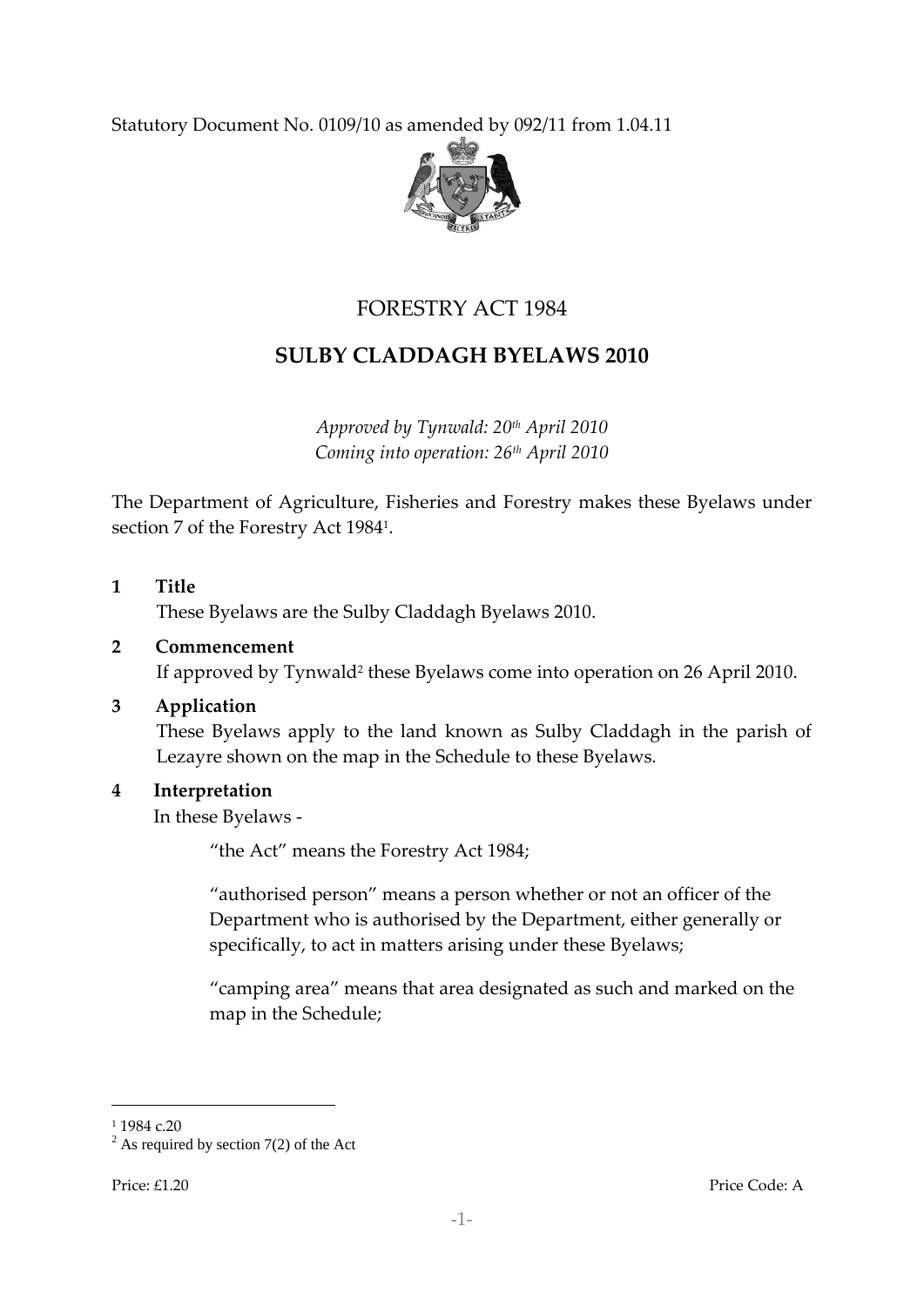'caravan' means a vehicle (including a mechanically propelled vehicle) which is designed or adapted for human habitation;

'invalid carriage' means a mechanically propelled vehicle constructed or adapted for use for the carriage of a person suffering from some physical defect or disability;

'moveable dwelling' includes a tent and a caravan;

[ <sup>3</sup>'overnight camping' means allowing a moveable dwelling to stand on the Sulby Claddagh between the hours of 12 midnight and 6.00 am;]

'recreational area' means the area marked as such on the map in the Schedule;

'riverside recreational area' means the area to the west of the roadway and marked as such on the map in the Schedule.

# **5 Prohibition of mechanically propelled vehicles**

- (1) A person must not use any mechanically propelled vehicle on Sulby Claddagh (other than on the highway) for any purpose other than for access for parking in accordance with these Byelaws.
- (2) However, paragraph (1) does not apply in the case of a person using
	- (a) a vehicle of any emergency or rescue service;
	- (b) an invalid carriage;
	- (c) an appliance or vehicle for cleansing, maintaining or carrying out works on Sulby Claddagh or for any other purpose, where such appliance or vehicle is owned and operated by the Department or otherwise by a person with the permission of the Department.
- (3) For the purpose of proceedings for any offence under paragraph (1) or under byelaw 6, [ <sup>4</sup>8, 9 or 14,] the person who is registered as the keeper of a mechanically propelled vehicle pursuant to regulations under the Licensing and Registration of Vehicles Act 1985<sup>5</sup> shall be taken to be the person by whom it is used or kept.

<sup>&</sup>lt;u>.</u>  $3$  Definition substituted by byelaw 3(2) of SD 092/11 from 1 April 2011

<sup>4</sup> References substituted by byelaw 3(3) of SD 092/11 from 1 April 2011

<sup>5</sup> 1985 c.21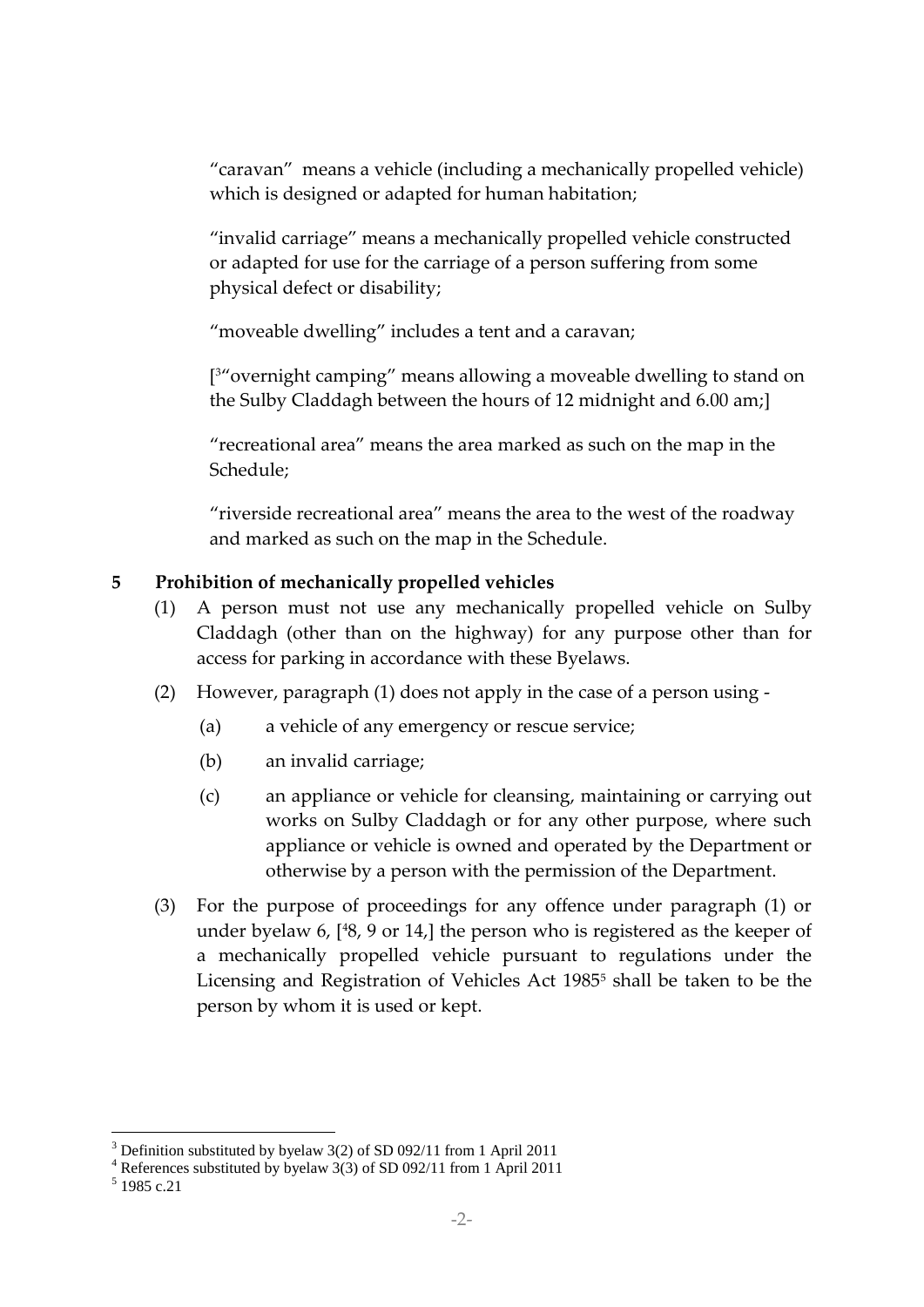# **6 Prohibition on overnight parking** [ 6 ]

A person must not allow a mechanically propelled vehicle or trailer to stand on any land to which these Byelaws apply between the hours of 12 midnight and 6 a.m. on any day between the 1 October and the 30 April without the consent in writing of the Department.

#### **[ <sup>7</sup>7 Prohibition on overnight camping**

- (1) A person must not camp overnight on the Sulby Claddagh
	- (a) any time between 1 October and 30 April without the consent in writing of the Department; or
	- (b) any time between 1 May and 30 September without being in possession of a valid permit issued by the Department.
- (2) Despite paragraph (1), camping may take place on the Sulby Claddagh from noon on the day before Good Friday until noon on the day following Easter Monday in each year provided the person camping is in possession of a valid permit issued by the Department.
- (3) Where a person is in possession of a permit referred to in paragraph  $(1)(b)$ above they must not allow a moveable dwelling to stand on the camping area for a period of more than 14 consecutive days.
- (4) However, if a moveable dwelling is allowed to stand on the camping area –
	- (a) for 2 or more periods of 4 or more consecutive days, and
	- (b) a period of not more than 4 consecutive days, during which the dwelling is not allowed to stand on the camping area, intervenes between any of those periods,

then, for the purpose of this byelaw, the period mentioned in subparagraph (b) shall be disregarded, and the periods mentioned in subparagraph (a) shall be treated as continuing without interruption.

(5) If a moveable dwelling is permitted to stand on the camping area it must stand at least 6 metres from another moveable dwelling.

#### **8 Prohibition of overnight parking on the riverside recreational area**

A person must not allow a mechanically propelled vehicle, a trailer or a moveable dwelling to stand on the riverside recreational area at any time between the hours of 12 midnight and 6 a.m. without the consent in writing of the Department.

<sup>1</sup>  $6$  Words omitted by byelaw 3(4) of SD 092/11 from 1 April 2011

 $7$  Byelaws 7 & 8 substituted by byelaw 3(5) of SD 092/11 from 1 April 2011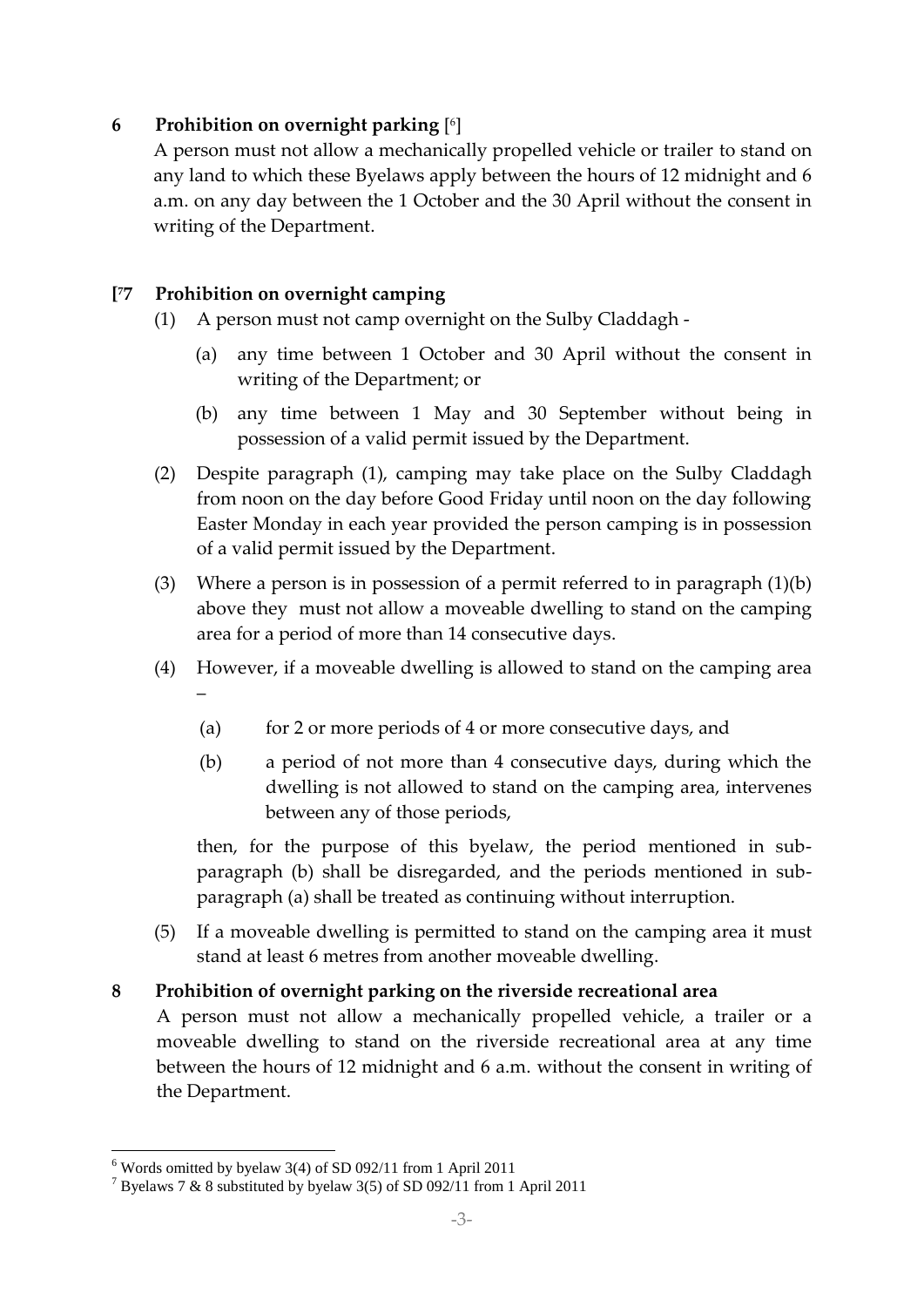# **9 Prohibition of camping on the recreation area**

A person must not allow a mechanically propelled vehicle, a trailer or a moveable dwelling to stand on the recreation area at any time without the consent in writing of the Department.

# [ <sup>8</sup>**10 Exemption from byelaws 8 and 9**

Byelaws 8 and 9 do not apply from, and including the Thursday prior to, and the Tuesday following, the two-week periods of the Tourist Trophy Festival and the Manx Grand Prix Festival.

# **11 Prohibition on lighting fires**

- (1) A person must not
	- (a) light a fire, or
	- (b) put fuel on a fire, or
	- (c) otherwise keep a fire burning,

on Sulby Claddagh without the consent in writing of the Department.

(2) References in this byelaw to a fire do not include the combustion of fuel consisting of charcoal or any hydrocarbon liquid or gas in a cooking appliance designed or adapted for the burning of that fuel, provided that the cooking appliance is designed in such a way that it does not cause burning, scorching or damage by heat to the ground, surrounding area or any flora.

#### **12 Disturbance**

- (1) A person must not cause a disturbance so as to inconvenience or offend any other person.
- (2) Without limiting paragraph (1), the following shall constitute a disturbance –
	- (a) playing any music after 10.30 pm;
	- (b) running a generator after the hours of 10.30 pm or before 7.30 am;
	- (c) violent, quarrelsome, or disorderly behaviour;
	- (d) using profane, obscene or threatening language.

#### **13 Dogs**

(1) A person must not bring onto, or permit to remain on, Sulby Claddagh any dog unless it is kept under proper control and is prevented from worrying, disturbing or chasing any animal or bird, or causing nuisance or annoyance to any person.

<sup>1</sup> <sup>8</sup> Byelaw 10 substituted by byelaw 3(7) of SD 092/11 from 1 April 2011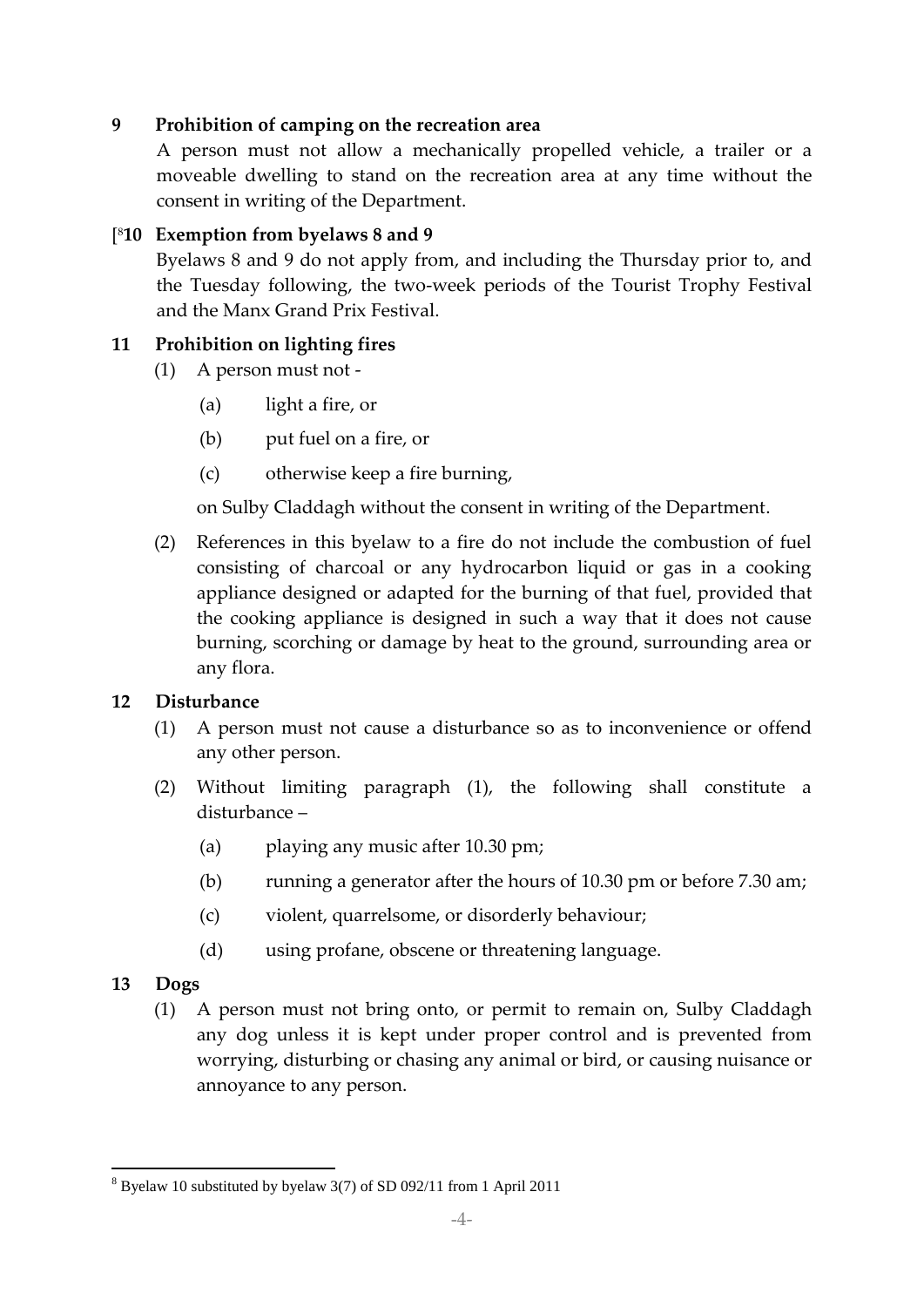- (2) When required by an authorised person or by a notice affixed on the land by the Department, dogs must be kept on a lead.
- (3) If a dog defecates at any time on the land, the person who is in charge of the dog at that time must remove the faeces from the land forthwith.

#### **14 Vehicles for Sale**

A person must not advertise a vehicle, caravan or trailer for sale on Sulby Claddagh, by way of any form of advertising signage placed on the vehicle, caravan or trailer or directly adjacent to the vehicle.

#### **15 Littering**

A person must not drop litter on Sulby Claddagh.

#### **16 Offences**

A person who contravenes any provision of these Byelaws commits an offence and is liable on summary conviction to a fine not exceeding £2,500.

#### **17 Revocation**

The following Byelaws are revoked –

The Sulby Claddagh Byelaws 2003°;

The Sulby Claddagh Byelaws 2003 (Amendment) Byelaws 2004<sup>10</sup>

The Sulby Claddagh Byelaws 2003 (Amendment) Byelaws 2007<sup>11</sup>

Made 22nd March 2010

*Phil Gawne*

Minister for Agriculture, Fisheries and Forestry

 $\frac{9}{10}$  SD 255/03<br> $\frac{10}{10}$  SD 546/04

 $^{11}$  SD 465/07